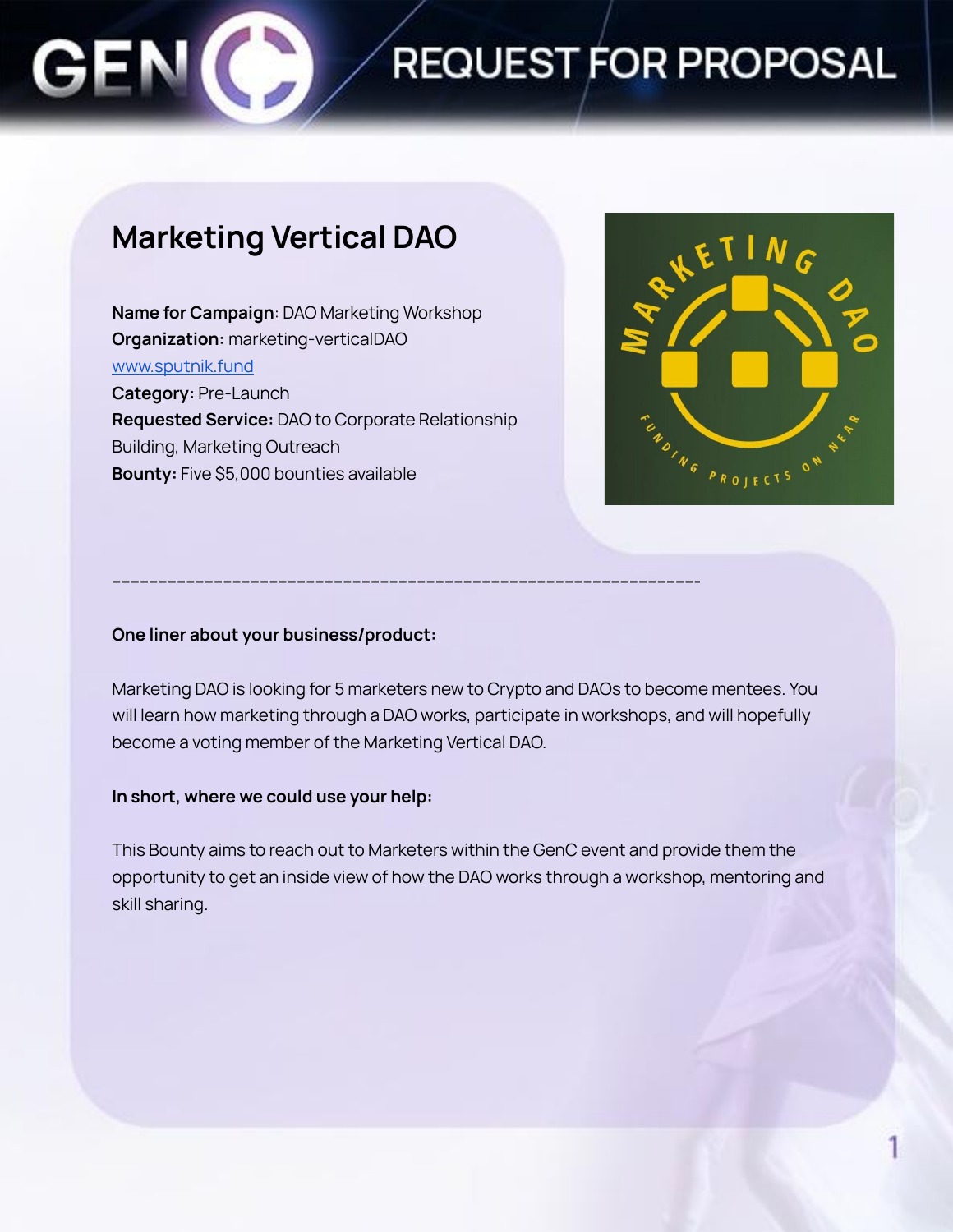# REQUEST FOR PROPOSAL

We hope to attract individuals with marketing experience who are keen to find out more about the Near community and explore ways we can work together to best serve its marketing needs.

See below for submission requirements.

### **Any additional information about the problem:**

The Marketing Vertical DAO has an important strategic role in providing funds to NEAR community guilds and projects for marketing related activities.

Many community members are spreading themselves too thin. We need outside talent that is interested in having a significant and ongoing involvement in the Marketing DAO. This would ensure continuity and stability, with a core team holding the DAO together, if/when the current team members step down or launch projects of their own.

As more funds are allocated to be spent on marketing-related activities, it is important that funding decisions are made in a competent and effective manner. The long-term goal of decentralizing the governance of DAOs also requires increased community involvement and participation as council members.

One way this problem can be addressed is by building relationships with skilled and experienced marketing professionals who will bring their knowledge to the table.

### **Information about the solution:**

As a Marketing Vertical DAO community council member and someone who has many years of experience working in marketing. I am willing to coordinate and run a workshop for Marketers on how to think about marketing in Crypto with a DAO and how it's different. I have also spoken with other DAO council members who are willing to participate.